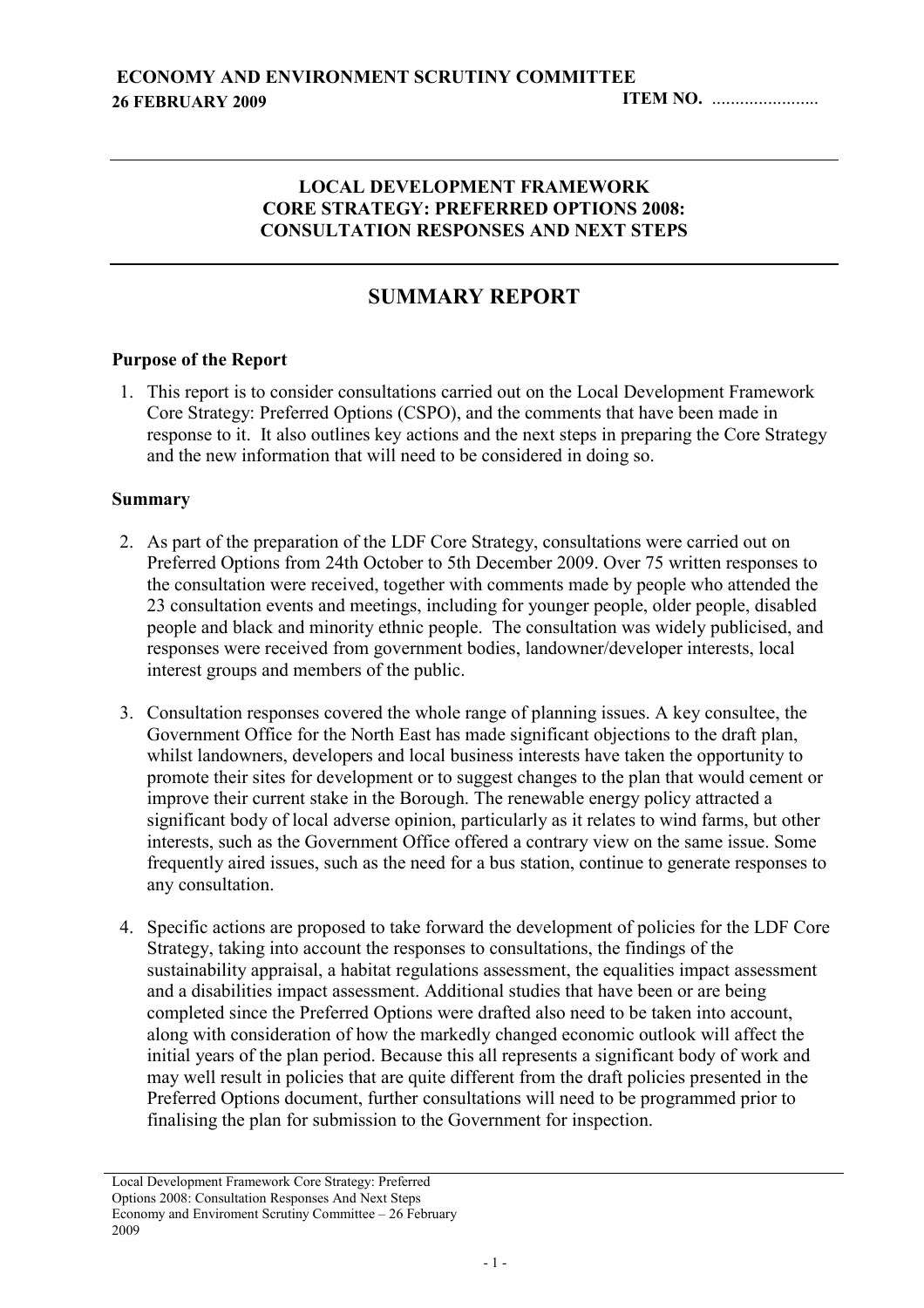#### Recommendations

- 5. It is recommended that:
	- (a) Members note the representations and other comments received;
	- (b) Members consider the key actions and next steps indicated in the report, particularly the need for additional consultations, so that progress can continue to be made on advancing Core Strategy preparation;
	- (c) the Committee receives further reports outlining the key findings of recent and soon to be completed technical studies that will underpin further Core Strategy policy development.

#### Richard Alty Assistant Chief Executive: Regeneration

#### Background Papers

Darlington LDF Core Strategy: Preferred Options One Darlington: Perfectly Placed The North East of England Plan: Regional Spatial Strategy to 2021 Sustainability Appraisal of the Core Strategy: Preferred Options Habitats Regulation Assessment of the Core Strategy: Preferred Options Equalities Impact Assessment of the Core Strategy: Preferred Options

Valerie Adams : Extension 2477

| S <sub>17</sub> Crime and Disorder | The draft design policy (CS2) includes safety and      |
|------------------------------------|--------------------------------------------------------|
|                                    | security in the criteria for new buildings and open    |
|                                    |                                                        |
|                                    | spaces.                                                |
| Health and Well Being              | Draft policies on green infrastructure (CS17), new     |
|                                    | housing for all (CS11) and the existing housing        |
|                                    | stock $(CS12)$ , together with a draft policy $(CS18)$ |
|                                    | that includes supporting improvements to travel on     |
|                                    | foot and by bike, will all contribute to better health |
|                                    | and well being of residents of Darlington.             |
| Sustainability                     | The Core Strategy: Preferred Options has been          |
|                                    | subject to sustainability appraisal and this has       |
|                                    | informed policy development.                           |
| Diversity                          | An equalities impact assessment was carried out on     |
|                                    | the Core Strategy Preferred Options.                   |
| Wards Affected                     | All                                                    |
| Groups Affected                    | All                                                    |
| <b>Budget and Policy Framework</b> | Work on the Core Strategy is being carried out         |
|                                    | within the budget allocated to the service.            |
| Key Decision                       | N <sub>0</sub>                                         |
| <b>Urgent Decision</b>             | N <sub>o</sub>                                         |
| One Darlington: Perfectly Placed   | The Core Strategy is the principal document of the     |
|                                    | Local Development Framework (LDF). The LDF is          |
|                                    | the spatial embodiment of the sustainable              |
|                                    | community strategy.                                    |

Local Development Framework Core Strategy: Preferred Options 2008: Consultation Responses And Next Steps Economy and Enviroment Scrutiny Committee – 26 February 2009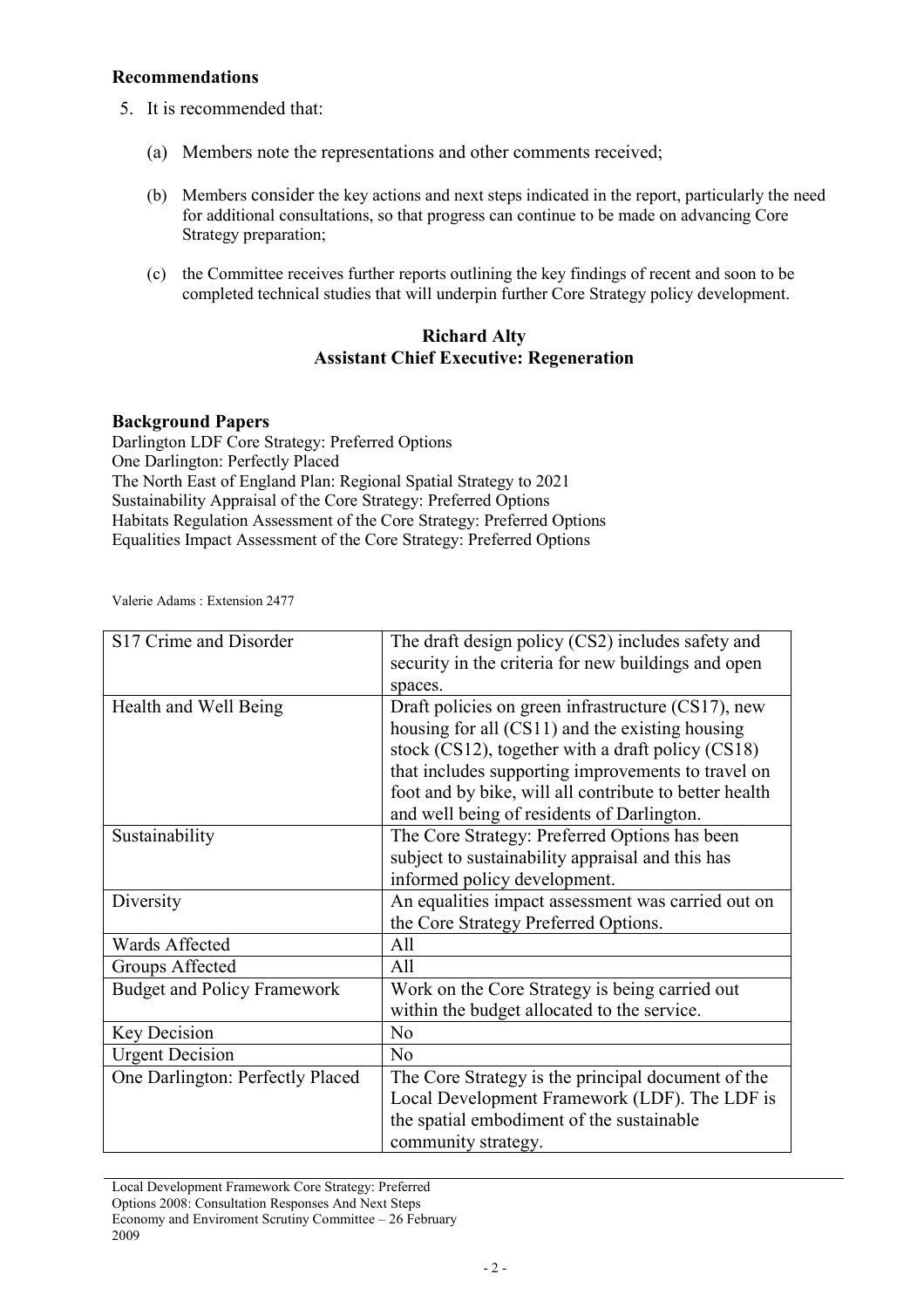## MAIN REPORT

## Information and Analysis

- 6. The Core Strategy will be the principal document in the Local Development Framework, which will replace the adopted Borough of Darlington Local Plan. The Core Strategy will include:
	- (a) a long term spatial vision and strategic objectives for the Borough;
	- (b) a spatial strategy setting out broad locations for delivering housing and employment as well as other strategic development such as retail, public services and transport development;
	- (c) core policies; and
	- (d) a section identifying clearly how the plan will be delivered, by whom and when, and how delivery of the plan will be monitored and measured.
- 7. The Core Strategy will set out the land use planning and spatial elements of One Darlington: Perfectly Placed and the Climate Change Strategy. It also reflects other Council strategies that have implications for the development and use of land, including the Local Transport Plan, the Darlington Gateway Strategy and the Open Spaces Strategy. The Core Strategy will also implement the policies and reflect the priorities of the Regional Spatial Strategy and those of other regional and sub regional strategies and programmes, such as the Tees Valley's Housing Growth Point programme of delivery.
- 8. At the Cabinet Meeting on 7th October 2008 (Minute C63(b)), it was agreed that the Core Strategy: Preferred Options (CSPO) be the basis for carrying out public and other consultations, in line with regulatory requirements and the Council's commitments to community engagement.

## Main provisions of the Core Strategy: Preferred Options

- 9. The CSPO sets out a spatial vision for Darlington for the year 2026, followed by eight strategic objectives and 19 draft policies. These were arranged, where possible, according to the themes set out in 'One Darlington: Perfectly Placed', to emphasize the strong links between the two documents. The overarching theme of 'achieving a more sustainable community' sets out four key policies, namely the locational strategy for Darlington, promoting good quality, sustainable design, paying for development infrastructure and a renewable energy policy.
- 10. Publication of the document marked a significant advance in plan preparation from the Core Strategy: Issues and Options, on which consultations took place in early 2008. For the first time, consultees had the opportunity to comment on the precise wording of proposed policies, and could clearly see if and how the Council proposed to tackle the issues that interest them through planning policies. The CSPO also contained information on what had been taken into account in preparing the draft policies, including earlier consultation responses, the findings of technical studies commissioned or undertaken by the Council, and the requirements of the national and regional planning policy framework.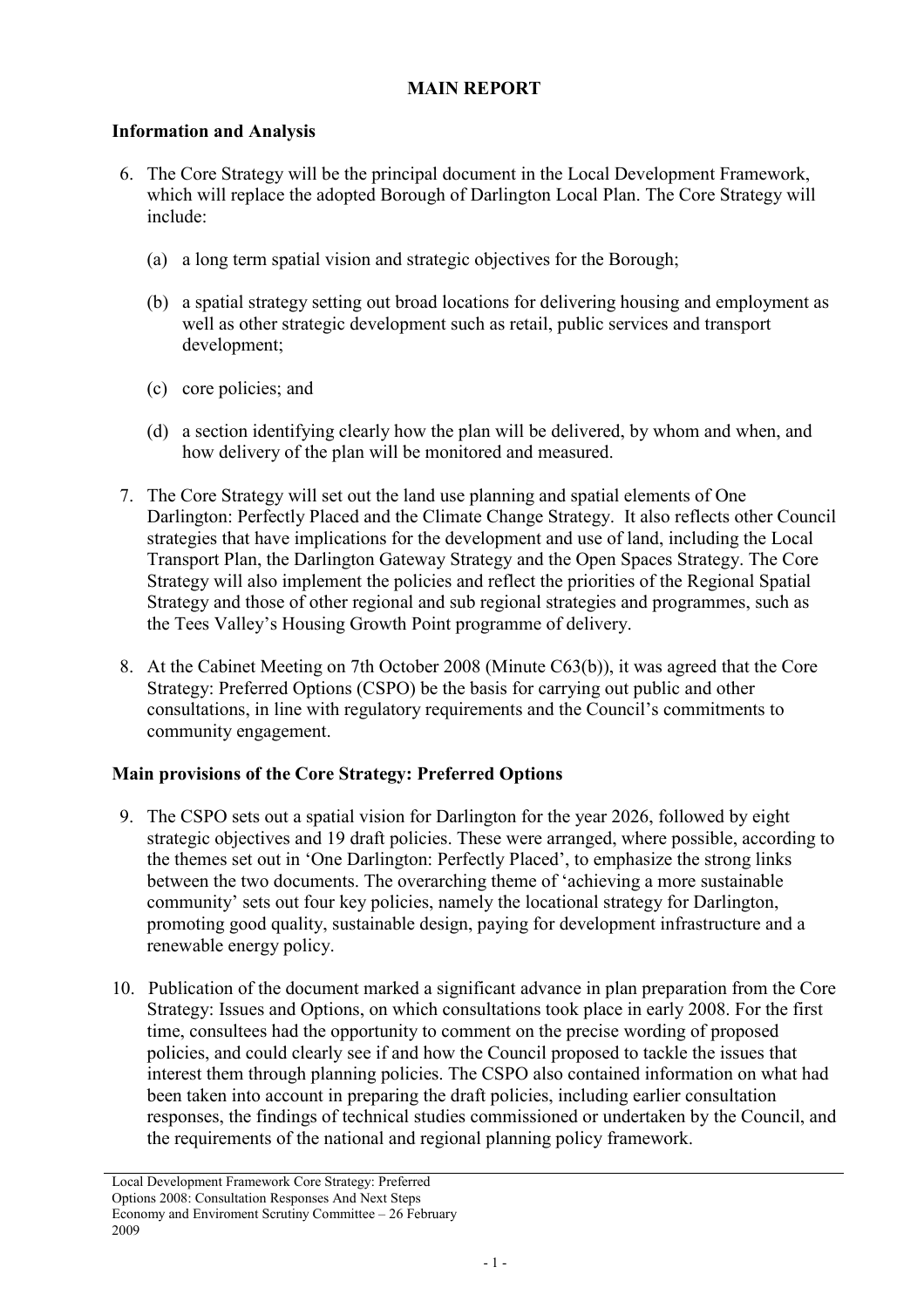## Community and Stakeholder Consultation Undertaken

- 11. In accordance with the Council's Statement of Community Involvement and to meet regulatory requirements regarding public participation in the preparation of a development plan document, public and other consultations were carried out on the CSPO between 24th October and 5th December 2008. The programme of events and activities involving the public and other interested groups included:
	- (a) Members' briefing prior to the start of consultations;
	- (b) drop in sessions at the Cornmill Shopping Centre, Morrisons Morton Park and Cockerton Library, and drop-in sessions held concurrently with ward surgeries at Eastbourne School, Alderman Leach School and Borough Road Nursery;
	- (c) an information stall at the International Day and Darlington Civic Trust Open Day;
	- (d) presentations to meetings of the Town Centre Traders Association, Heighington Parish Council, the Central Partnership, Darlington Association of Parish Councils, GOLD and the Greener and Prosperous Darlington Theme Groups of Darlington Partnership;
	- (e) Darlington Planning Forum;
	- (f) The four area youth forums, about 170 children in two groups at Longfield School and a member of the school council at Hummersknott School.
- 12. Items about the consultation and the planning issues it covered were carried in The Northern Echo and the Herald and Post, and the November edition of the Town Crier carried a double page spread publicising the consultation. The consultation was also advertised in the Council's business engagement e-newsletter 'Interface' and in some Councillors' newsletters. The documents and comments forms were also available at all the libraries.
- 13. In addition to the above, over 900 interested organisations, agencies and others were contacted by letter or e-mail to notify them about the consultation, and to provide them with information about the Core Strategy: Preferred Options, and the accompanying sustainability appraisal (SA) and Habitats Regulations Assessment (HRA). Published information included the document itself, a summary leaflet and an introductory leaflet, the SA and a non-technical summary of the SA and the HRA. All these documents, and the opportunity to reply to the consultation on-line, were available on a dedicated page about the Core Strategy on the Council's website.

## Outcome of Consultation

14. Over 90 written responses were received during the consultation period. 61% were received electronically, and of these, 17% were submitted using the on-line reply facility. The majority of responses were received from statutory organisations, planning consultants and other landowner interests and local interest groups. Only 14 written responses came from the general public, a decrease on the number received during the Issues and Options consultation in early 2008, though a range of verbal comments were made by local residents who attended the consultation events and these have also been recorded.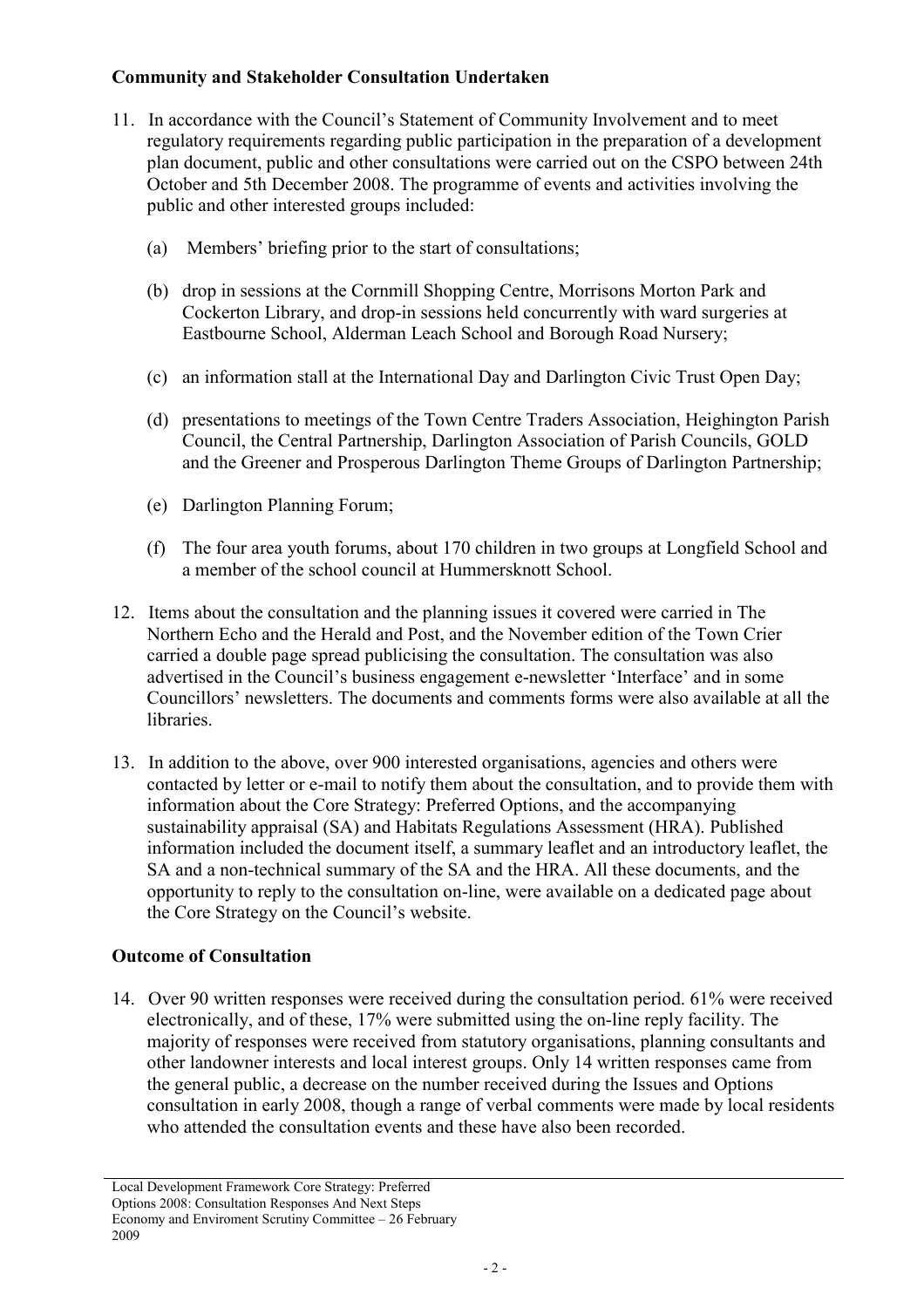- 15. A strong response was expected from developers and landowners at this stage, as these interests seek to ensure that the emerging policies and strategy favours their land or business interests. Where policies tackled issues of specific local concern, a stronger public response was received, e.g. from the residents and their representatives of the north-eastern corner of the Borough regarding the renewable energy policy, particularly as it related to wind turbines.
- 16. Whilst consultation of this type tend to attract comments expressing a variety of views and questions about the Council's approach, a number of positive comments have also been received. The Government Office felt that a strength of the document was the regard it has for the sustainable community strategy. The Darlington District Committee of the CPRE supported a number of individual policies, e.g. the town centre policy, new housing for all local character and distinctiveness, and One North East welcomed and supported several elements of the plan, e.g. the importance the document places on promoting good quality and sustainable design, and on developing all parts of the Borough's employment sector, and the inclusion of a policy on promoting commercial scale renewable energy generation.
- 17. A detailed schedule of all the comments received, arranged so that all the comments made on one policy, issue or theme are grouped together has been prepared, and is available to view on the Council's website at www.darlington.gov.uk/planningpolicy, or is available in paper form in Member's rooms and in Room 407 at the Town Hall. Because of the range of issues on which comments were made, only a selection can be covered within this report.
- 18. Because of the timing of the consultation, several respondents questioned the priorities and ambitions of the plan, in the context of the current credit crunch. Several also felt that the policies were too loose and undeveloped. Whilst it is acknowledged that further work is needed on some policies, the nature of the Core Strategy is that the policies are not over detailed; detailed matters like defining limits to development and allocating sites for new development will be done in subsequent development plan documents. Regarding the impact of the credit crunch, this is not currently expected to be an issue for the LDF in anything beyond the initial years of the plan period, and the plan needs to make assumptions about future delivery based on expectations of a substantial if not complete market recovery within the first 5 years of the 15 year plan period.

## Consultation Responses on Specific Issues

## Housing Numbers

- 19. A view was expressed that housing should not be limited to 500 dwellings per annum whilst others asked whether the high housing targets were now realistic, given the rapid and sustained economic downturn that is likely to be experienced for the next year or so.
- 20. Government guidance is clear that the LDF should reflect the housing requirement set out in the regional spatial strategy (about 500 dwellings per annum up to 2016), and this, together with the award of Housing Growth Point Status to the Tees Valley, was the basis for draft CSPO policy CS10. However, additional guidance from Government about how the policy should take account of the impact of the 'credit crunch' is expected shortly, and the approach will need to reflect whatever the guidance contains. A consultation event on 10th February specifically for those involved in developing new housing may provide new insights into this, and the outcome of this event will be reported verbally to the Committee.

Local Development Framework Core Strategy: Preferred Options 2008: Consultation Responses And Next Steps Economy and Enviroment Scrutiny Committee  $-26$  February 2009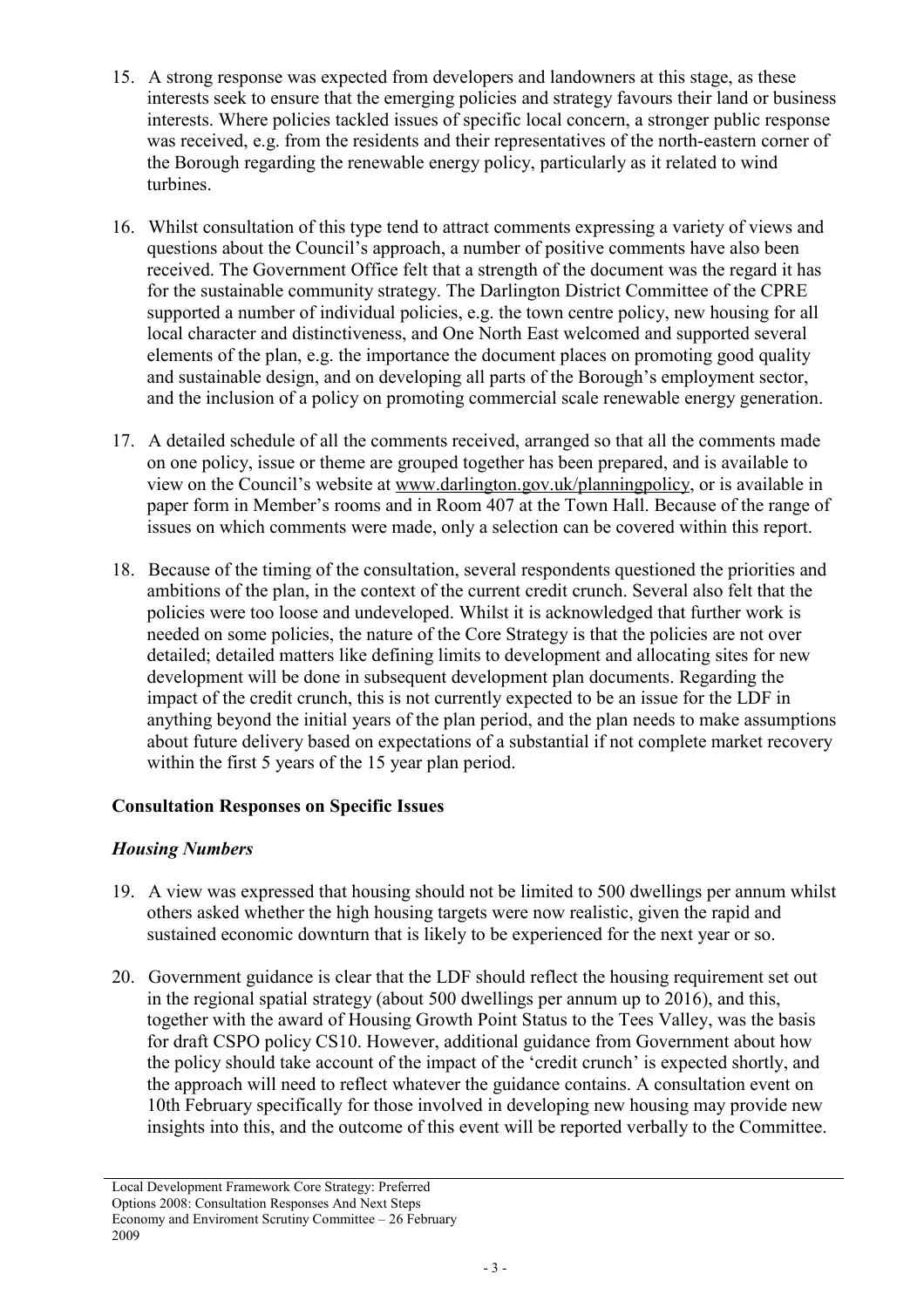#### Proposed New Housing Development

- 21. Several landowners and developers have requested that sites around the edge of the existing urban area where they have an interest in land be identified as strategic locations for new housing development, or as strategic mixed use locations. Requests included:
	- (a) 42 ha at Berrymead Farm, Beaumont Hill for 865 dwellings and community open space;
	- (b) land adjacent to the Harrowgate Hill/Darlington Golf Course and Whinfield to the east of the A167 - for housing, countryside recreation, community facilities and, potentially, a Darlington Northern Bypass;
	- (c) Land at Hall Farm, to the west of the Branksome Estate;
	- (d) Coniscliffe Grange Farm, at the western fringe of the urban area;
	- (e) About 8ha land immediately to the east of Lingfield Point;
	- (f) West Park;
	- (g) Land at Snipe Lane, north of the A66 bypass and east of the main railway line; and
	- (h) at Bishopton Lane and Great Burdon.
- 22. Other locations where housing is sought include the former Corus land at Whessoe Road, land at Cleveland Street and Weir Street, three sites at Bishopton amounting to 1.7ha, and two sites amounting to about 6ha on the edge of Middleton St George.
- 23. It is not the role of the Core Strategy to identify specific sites for new housing, only general locations, and the approximate proportions of the overall housing required that will be provided in each general location. Other comments received have indicated that the plan needs to be more explicit about the priority that will be given to using previously developed land and about how much development can be accommodated in each of the locations identified. It has also been suggested that a differentiation be made between service villages and other villages, with the former having some potential for further development.
- 24. All the sites that have been submitted in response to this consultation are being assessed as potential housing sites through the strategic housing land availability study (SHLAA). The SHLAA is already underway and is due for completion in March 2009. It will identify the potential for housing development of about 60 private and publicly owned sites across the Borough, in terms of their suitability, availability and deliverability. Once complete, this study will inform the decisions about which are the most appropriate locations for housing. It will also inform the preparation of a separate LDF document that will contain housing and other land allocations.

# Key Actions

25. The findings of the SHLAA will be reported to a future meeting of this Committee, and will inform the refinement of Policies CS1: Darlington's Sub-regional Role and Locational Strategy and CS10: New Housing.

Local Development Framework Core Strategy: Preferred Options 2008: Consultation Responses And Next Steps Economy and Enviroment Scrutiny Committee – 26 February 2009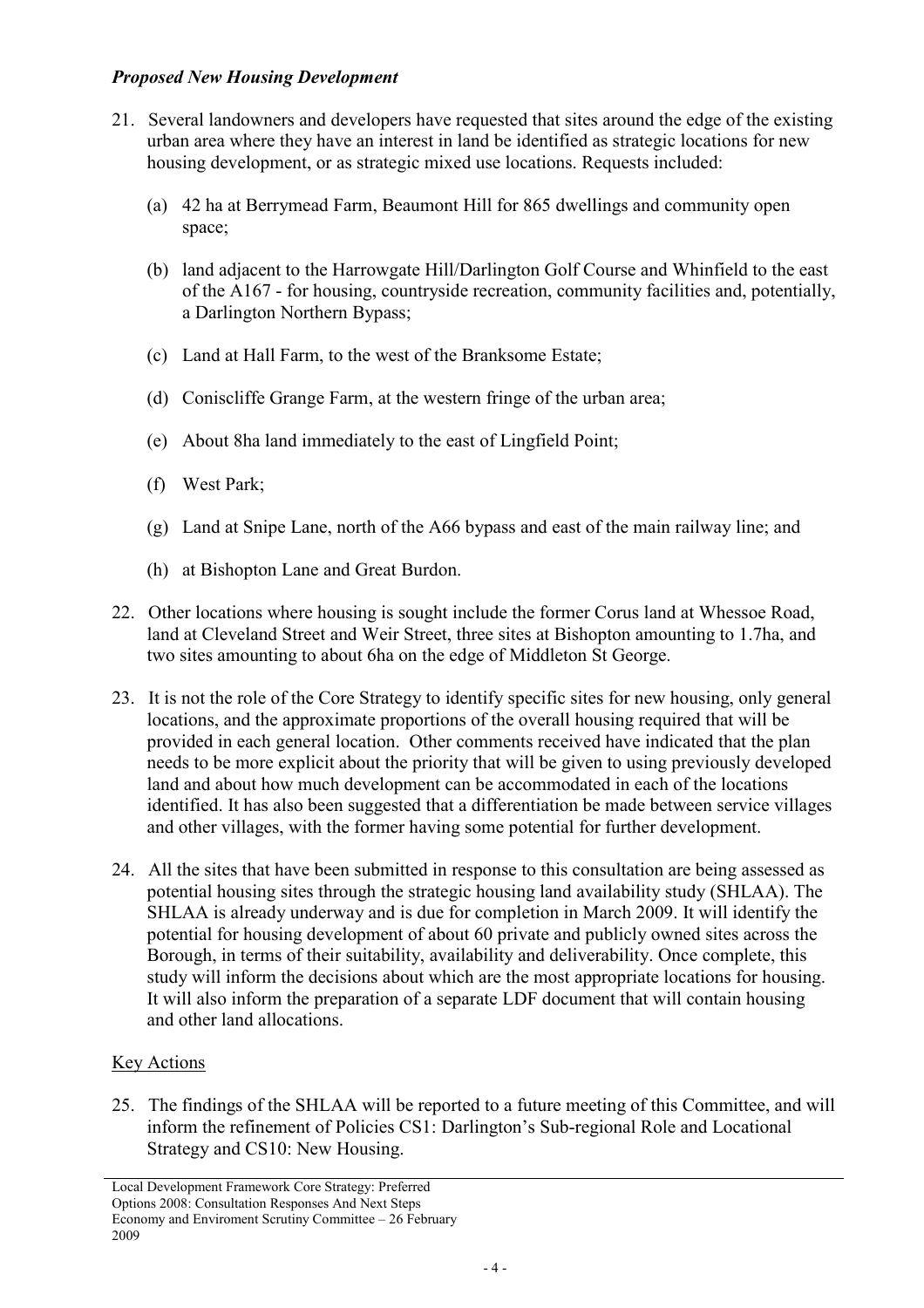## Affordable Housing

- 26. Consultees have indicated that targets for affordable housing for the whole of the plan period are needed and that they need to be subject to economic viability tests. Respondents from Heighington opposed any more affordable housing there.
- 27. Updated data on affordable housing has been published in the Tees Valley Strategic Housing Market Assessment (TVSHMA). The data, based on house prices in autumn 2007, shows that there is an estimated affordable housing need of 634 dwellings per annum in the Borough for the next five years. As this figure is higher than the annual RSS housing requirement figure, realistic targets for affordable housing provision will need to be set, taking into account the public funding likely to be available and the economic viability of private housing schemes. Rising rates of unemployment and the limited availability of mortgage finance suggest that the need for affordable housing will remain high, despite the average house price in Darlington having fallen by 12.7% in the period November 2007 to November 2008 (source: Land Registry).
- 28. On the supply side, declining land values are affecting the ability of developers to provide affordable housing units as part of private schemes, but in the short term some private developers are seeking to maintain their business by building social housing and transferring suitable unsold units to registered social landlords. Further intelligence from developers/ housebuilders about their forecasts of viability will emerge from the consultation event on the 10th February.

## Key Actions

29. The findings of the Tees Valley Strategic Housing Market Assessment will be reported to a future meeting of this Committee, and further consultations with private housebuilders and registered social landlords to establish realistic and viable affordable housing targets and site size thresholds for affordable housing provision will be needed. This will result in amendments to Core Strategy draft Policy CS11: Housing for All.

# Land for Employment Uses

- 30. The owners of the former Torringtons site, Yarm Road and land to the west of the A66 and east of Lingfield Point have both sought clarification that their sites will continue to be allocated for employment uses.
- 31. It is not the role of the Core Strategy to identify specific sites, only general locations. However, in its current form the policy is not clear on what the role of existing employment areas will be in contributing to the overall employment land supply and this needs to be addressed.
- 32. An employment land study was carried out by King Sturge in 2006 provides some evidence to inform this work, but the 2005 data it relies on needs updating, and this is a key piece of work that needs completing before any further policy development can take place.

## **Key Action**

Local Development Framework Core Strategy: Preferred Options 2008: Consultation Responses And Next Steps Economy and Enviroment Scrutiny Committee – 26 February 2009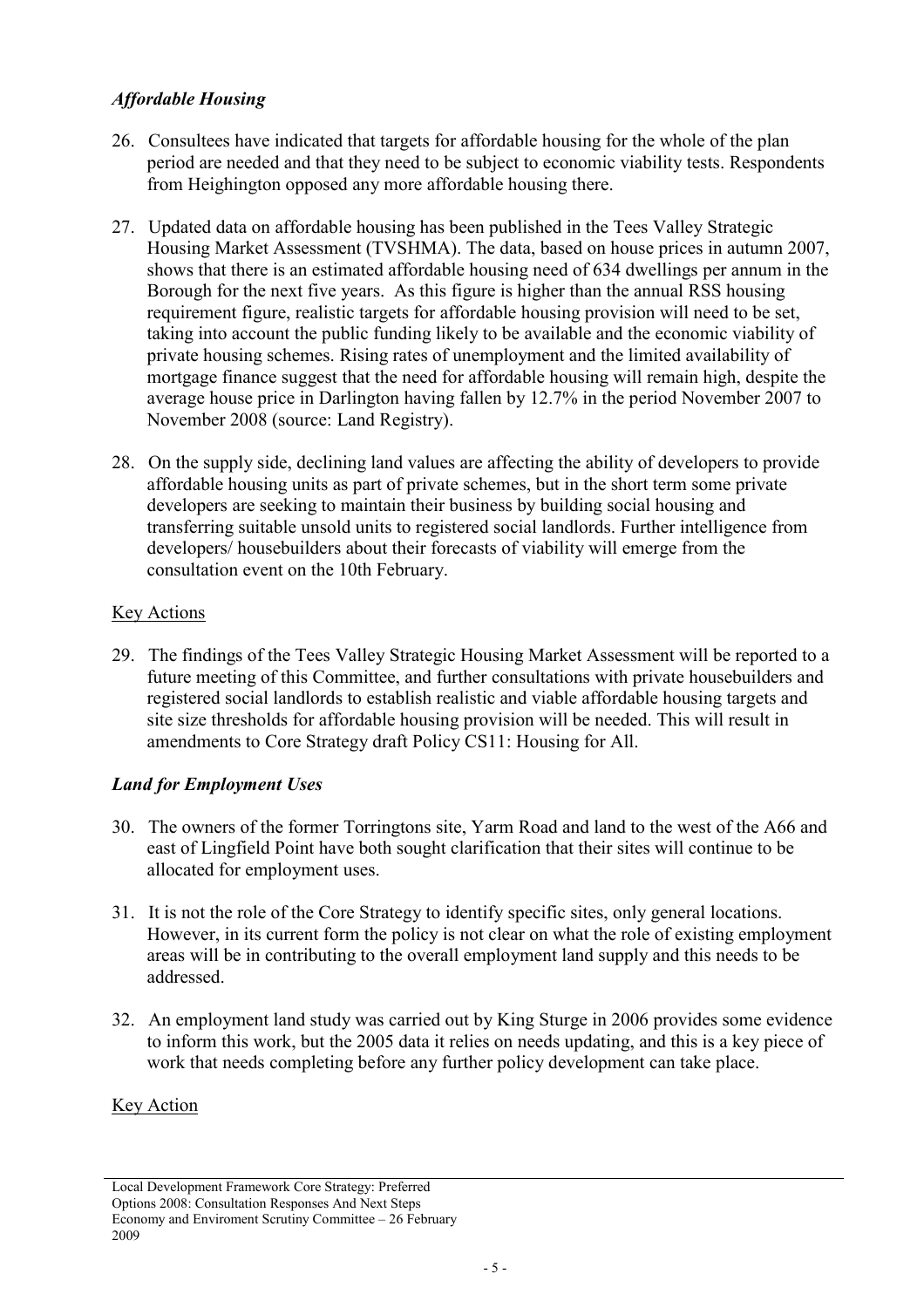33. Update the 2006 King Sturge employment land study, and revise Core Strategy draft policy CS5: Supporting the Local Economy to indicate the role of existing employment areas in contributing to the overall employment land supply.

## Renewable Energy

- 34. Several respondents felt that draft Policy CS4: Promoting Commercial Scale Renewable Energy Generation is too vague, whilst others felt that the principle of promoting renewable energy across the Borough should be investigated, rather than focussing only on the northeastern part of the Borough. There was specific opposition to the policy from parishes and local residents in the north-west corner of the Borough (including Sadberge Parish Council, Seven Parishes Action Group (SPAG), CPRE and Great Stainton Parish Meeting), where a number of wind farm proposals are currently being proposed by developers. Cumulative impact on landscape and quality of life of residents were cited as issues, with SPAG, Sadberge Parish Council and the CPRE all proposing alternative policy wording and approaches.
- 35. The north eastern part of the Borough was subject to an assessment carried out to underpin policy development in the RSS. It is acknowledged that the same detailed information is not available for the rest of the Borough, and consideration needs to be given as to whether this needs to be addressed prior to developing this policy any further. At the same time, consideration needs to be given to the comments of the Government Office that the draft policy fails to give significant weight to the wider environmental and economic benefits of renewable energy proposals, and that the Council needs to play its part in working towards the RSS minimum target of 20% of consumption to come from renewable energy sources by 2020.

#### **Key Actions**

36. To give consideration to the need for further evidence to underpin the renewable energy policy, taking into account the comments of all respondents on this matter.

## Consultation Responses from Specific Groups

37. Whilst responses from all types of interested parties were received on most of the issues, there were some aspects of the document that were of more interest to specific groups than others, and these are summarised in the next sections of this report.

## Statutory Consultees and Government Agencies

38. The Government Office (GO-NE) has substantial objections to the document and most of the draft policies. The objections are designed to give the Council a clear steer as to what needs to be done to develop the document further to ensure that the plan can be found 'sound' later in the process. GO-NE is particularly concerned that not all the evidence that is needed was in place before the draft policies were published, that it is not clear enough who, how and when elements of the strategy will be delivered and that more information is needed regarding how much and what type of development is proposed at the strategic locations identified. Discussions are ongoing with GO-NE to establish what work needs to be completed before progressing to the next stage.

Local Development Framework Core Strategy: Preferred Options 2008: Consultation Responses And Next Steps Economy and Enviroment Scrutiny Committee – 26 February 2009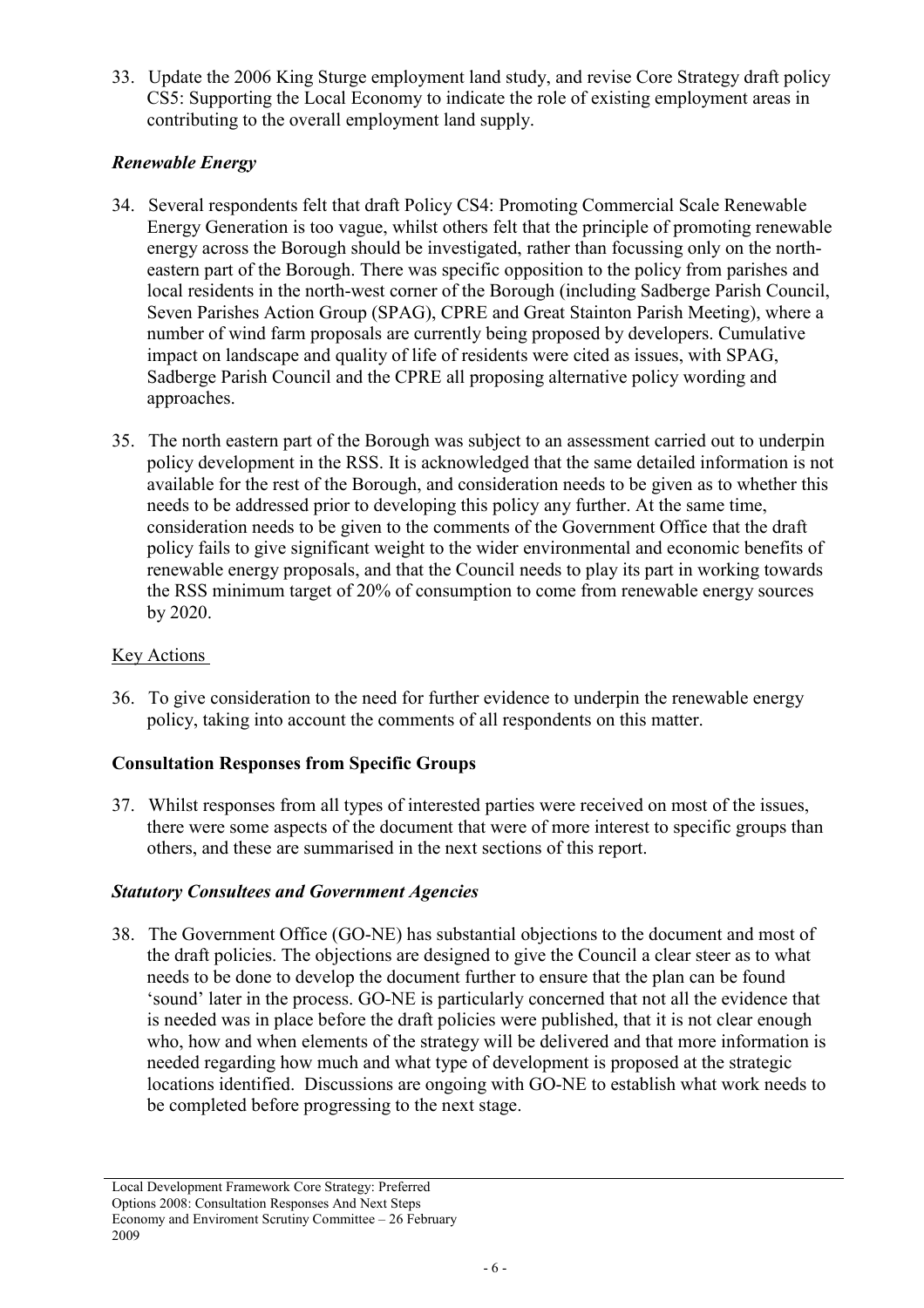- 39. The North East Assembly consider that the CSPO is in general conformity with the RSS, but ask that the plan place more emphasis on prioritising the reuse of previously developed land and more clearly indicate the phasing of new development. Other key statutory consultee and government agency responses were as follows:
	- (a) One North East say that the sequential approach to site selection should be applied to identifying a location for a strategic tourism opportunity;
	- (b) English Heritage feel that the historic environment should be given more prominence in the plan, including the monitoring and implementation framework, to achieve parity with other environmental objectives
	- (c) Natural England is concerned that many policies are unlikely to meet the effectiveness test set out in PPS12 (2008) in part because of ambiguity and lack of clarity in text and policy.
	- (d) Environment Agency recommends that no housing allocations are included in Flood Zones 2 and 3, point out that that the draft environmental protection policy (CS16) does not fully conform to the principles set out in PPS25, and want climate change and the reduction of greenhouse gases better reflected in the draft design of new development policy (CS2).
	- (e) Sport England is concerned that a sport and recreation local needs assessment and an up to date Playing Pitch Strategy were not in place to inform the Preferred Options, but acknowledge that progress is being made by the Council to remedy this.

#### **Key Actions**

40. To complete the playing pitch strategy and the sport and recreation needs local assessment and to continue dialogue with statutory consultees and government agencies throughout policy development to ensure their concerns are resolved.

#### Landowners and Developers

- 41. Most landowner and developer responses were either to promote particular sites for development or to ensure that sites were safeguarded from alternative forms of development (see land for employment uses and proposed new housing development sections above). However, some other matters that these respondents expressed views on were as follows:
	- (a) Paying for development infrastructure: the plan should be clear about what strategic infrastructure is and how any monies collected for this from developers are fairly and reasonably related to proposed developments. The Council should consider the cumulative effects of Section 106/development costs on scheme viability.
	- (b) Design of new development: some felt that the Core Strategy draft policy CS2 is too onerous, particularly in relation to sustainable construction standards proposed, which will affect the commercial viability of schemes. One respondent questioned why the Council wanted to impose these in advance of national programme and another felt they were overoptimistic and that further research was needed.

Local Development Framework Core Strategy: Preferred Options 2008: Consultation Responses And Next Steps Economy and Enviroment Scrutiny Committee – 26 February 2009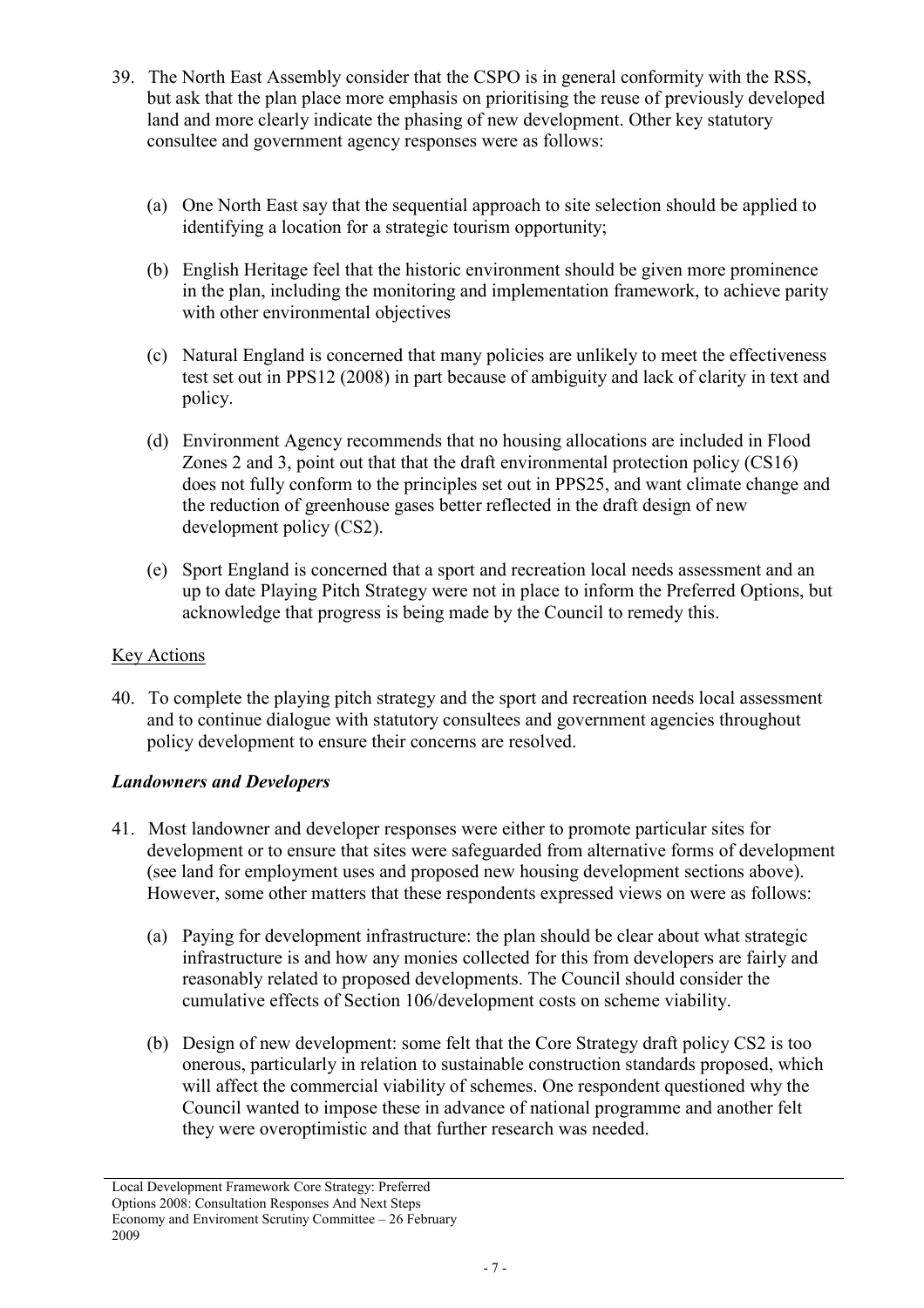- (c) Transport and Accessibility: One respondent felt that the plan should avoid safeguarding routes which have no realistic prospect of funding, to avoid blighting land in sustainable locations, and another asked that the need for a Darlington Northern Bypass be considered in the Core Strategy.
- (d) Retailing: A pension fund wants the No Frills DIY store included in the North Road District Centre.

## Key Actions

42. Work is underway to prepare a local infrastructure plan. This will inform finalising the 'paying for development infrastructure' policy. It is acknowledged that sustainable construction practice is evolving and consideration will be given as to whether the latest developments and market conditions warrant a change in this policy approach. Regarding the transport infrastructure required to support the plan, a study has been commissioned to address transport and congestion issues across the Borough.

#### Existing Business Interests in the Borough

- 43. Comments from significant business interests in the Borough (in addition to those mentioned in previous sections) include:
	- (a) Town centre development and retail policies: Sainsburys question the soundness of how the Commercial Street and Feethams/Beaumont Street areas have been identified as possible retail expansion areas and suggest that an expansion of the town centre to the south would be a preferable alternative. Other responses suggested that West Park should be designated a district rather than a local centre, and that the need for a new local centre to the south of the new Eastern Transport Corridor to serve the Lingfield Point area should be recognised.
	- (b) DTVA want the plan to be clearer about the amount of land available for development at the airport in Darlington Borough, and for it to highlight further the role of the airport and its expansion in driving regional economic growth;
	- (c) The County Durham & Darlington NHS Foundation Trust consider that the Core Strategy does not appropriately address the matter of healthcare provision and delivery cover within the Borough of Darlington despite this being a key objective of One Darlington Perfectly Placed. It wants the Core Strategy to incorporate maximum flexibility in its strategy, spatial vision, policies and proposals to ensure future healthcare related development and redevelopment and proposals are not prejudiced, so that high quality healthcare services are provided to the Borough of Darlington and its strategic targets can be met.

## Key Actions

44. Retail policy development will be informed by the findings of the Darlington Retail Study that was completed and published in December 2008. The findings of the study will be reported to a future meeting of this Committee. The amount of land available for development at the airport will be made clear when the update of the Employment Land study has been updated (see para – above) and further consideration will be given as to how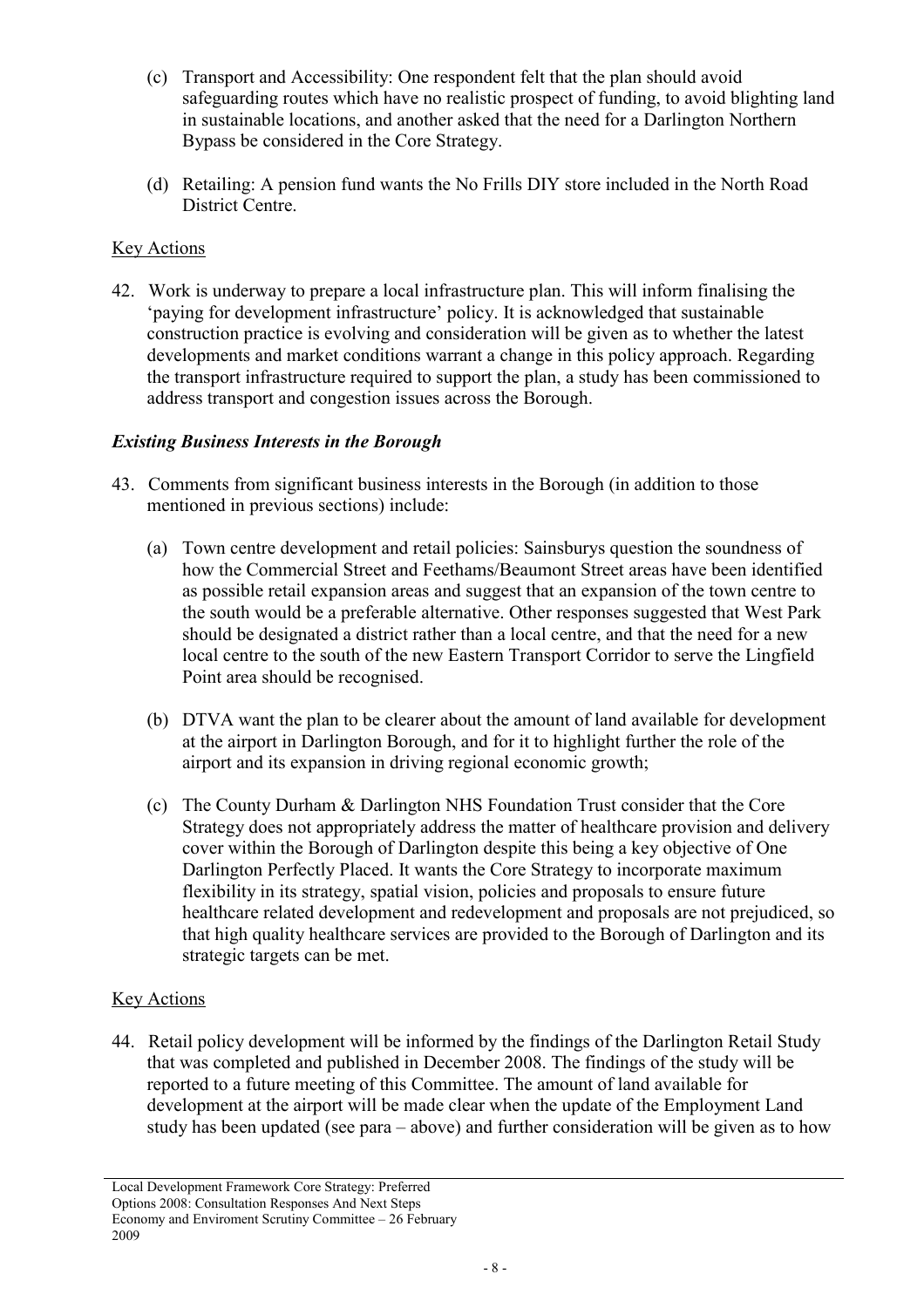the important role of the airport can be better reflected in the Core Strategy.

45. The response from the County Durham & Darlington NHS Foundation Trust is welcomed as it has opened dialogue with a body that has previously not got involved in the plan preparation process. The implications for the LDF of the outcome of its recent consultation 'Seizing the Future' will have to be considered as soon as this is known.

## Local people, Interest Groups and Parish Councils

- 46. The comments made by local people, interest groups and Parish Councils ranged across all planning policy themes, and beyond in some instances. Some of the issues that the strongest and/or most numerous representations were made about include:
	- (a) Bus station: there continues to be calls for inclusion of proposals for a new bus station in the town centre, for local buses and long distance coaches;
	- (b) There was both support for and opposition to the idea of a strategic tourism development opportunity in the vicinity of the A1/A68 interchange, but also a call for more clarity about what is envisaged;.
	- (c) Design quality: still a public concern;
	- (d) A call for more certainty needed about the type of development that will allowed to take place at the airport.
	- (e) Concern about expansion of the urban area into the countryside, particularly in the Faverdale area, with industrial expansion and the potential rural Cattle Mart relocation.
	- (f) Green issues have been compartmentalised in the plan.
	- (g) The Council should be seeking to reduce congestion by reducing car use, then reallocate the freed up road space to more sustainable travel modes such as cycling.
	- (h) Non-LDF comments included those about bus services and bus routes, the need for additional pedestrian crossings and one Parish Council wants more consultation on planning proposals.

## Key Actions

- 47. The arguments regarding the merits or otherwise of a bus station have been rehearsed several times in recent years, and there is nothing in current funding programmes to indicate its provision is a priority or could be funded. The strategic tourism opportunity at Faverdale is just that; the Council has no firm ideas regarding the nature of any scheme there and it would be for the market or other agencies to bring it forward in the medium to long term. Further consideration will need to be given as to whether it can continue to be included on that basis.
- 48. A Design of New Development Supplementary Planning Document is currently in draft form and has recently been consulted on. Once finalised this, together with the overarching Core Strategy policy, will provide a level of clarity about appropriate design in Darlington that has never previously been in place. It will be possible to firm up the type of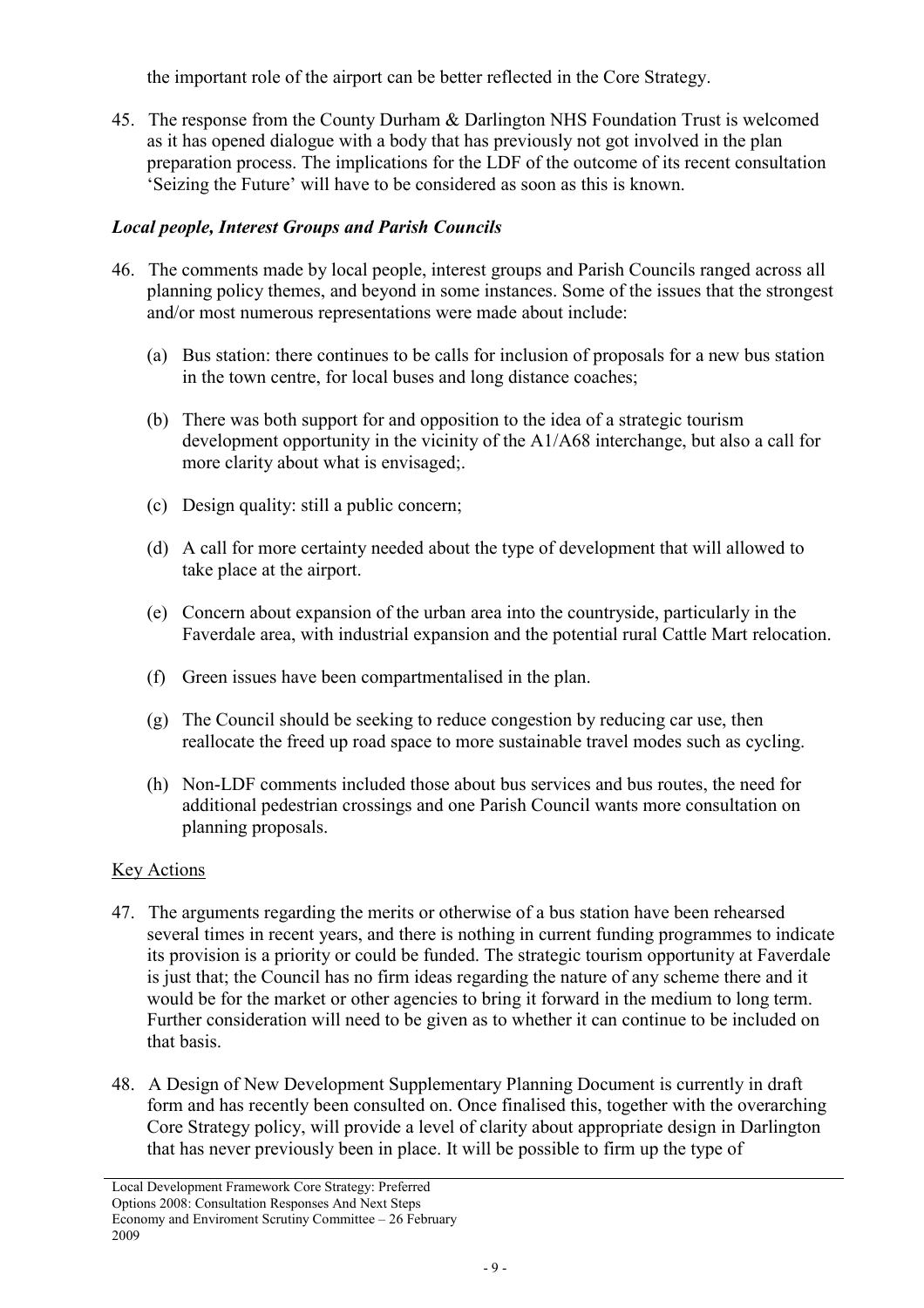development that will be appropriate at the airport and the amount of land that will need to be identified for employment at Faverdale once the update of the Employment Land study has been completed. The potential rural Cattle Mart relocation is the subject of a current planning application, a decision on which will be made in advance of finalising the Core Strategy.

- 49. One respondent also suggested that green issues have been compartmentalised. This may appear to be so because the structure of the Core Strategy is aligned, where possible, to that of One Darlington: Perfectly Placed. However, green themes run through several of the themes in the plan (achieving a more sustainable community, a distinctive greener, cleaner Darlington, and a healthy and safe Darlington), and the wider green issue of climate change and the need to reduce carbon emissions is one of the cross cutting strategic objectives.
- 50. Comments beyond the scope of planning policy or the Core Strategy have been shared with colleagues within the Council to be addressed appropriately.

#### Sustainability Appraisal and Habitats Regulation Assessment

- 51. People also had the opportunity to comment on the Sustainability Appraisal (SA) and Habitats Regulations Assessment (HRA) of the Core Strategy: Preferred Options. A non technical summary of the SA was prepared, and all the documents were available alongside the Core Strategy and could be viewed or downloaded from the Council's website.
- 52. SA and HRA are statutory requirements. The SA looked at the social, economic and environmental effects of the strategic objectives, and draft policies, whilst the HRA assessed their impact on European designated nature sites (outside the Borough). The only comment received on these reports was a letter from English Heritage, a statutory consultee, whose view is that the sustainability appraisal/strategic environmental assessment (SA/SEA) report does not do sufficient to fully satisfy the requirements of the SEA directive, particularly because of the lack of indicators and targets to measure the performance of the Core Strategy in regard to safeguarding the cultural heritage of the Borough, and because there are no recommendations to strengthen the Core Strategy in respect of the historic environment.

## **Key Action**

53. The Council's recently appointed Sustainable Policy and Projects Officer is reviewing and updating the sustainability appraisal work to ensure it fully satisfies the requirements of the SEA directive and will be making a detailed response to English Heritage to ensure that the issues it raises are resolved.

#### Equalities Impact Assessment and Disabilities Equalities Impact Assessment

54. A generic Equalities Impact Assessment has been carried out and following a meeting with the D.A.D Disabilities Equalities Impact Assessment Steering Group on 10th September, and an assessment has been carried out to specifically look at the impact of the CSPO policies on disabled people. The D.A.D Group did not want policies for disabled people compartmentalised and they wanted the differing needs of disabled people to be recognised. They also did not want disabled people to be given special treatment.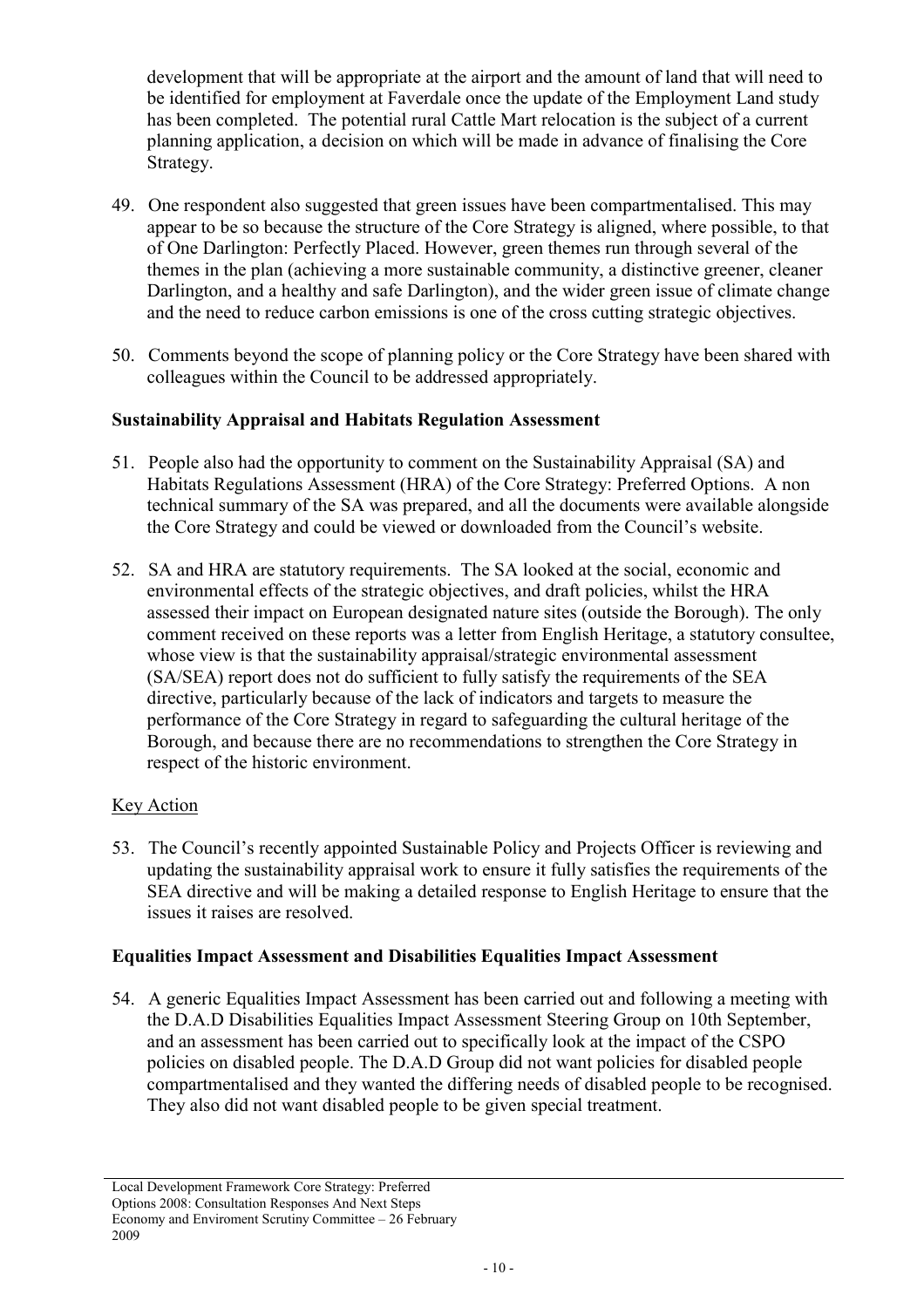- 55. The generic assessment found that equality is being promoted by the plan, through a strategic objective, and draft policies such as CS18 (Sustainable Transport Infrastructure), CS7(district and local centres and freestanding facilities), CS11 (New housing for all) and CS17 (Green Infrastructure) which are designed to ensure that there is good access to shops, housing, services and other facilities for all, wherever people live. The assessment also found that travelling groups are treated differently from other service users, in that there is a specific draft policy (CS13) that seeks to ensure that they are not disadvantaged by inadequate accommodation provision.
- 56. The disabilities assessment that was carried out identified some key areas where the plan could be improved:
	- (a) a fuller reference to the One Darlington priority in the introduction, and of how the spatial policies of the LDF can contribute to the 'narrowing the gaps' perspective of One Darlington, together with an amendment to strategic objective 2 so that it is more explicit that it refers to a range of potentially disadvantaged groups of people, such as disabled people, as well as geographical communities;
	- (b) amendment to CS1 to emphasise that sustainable locations for new development are ones that support good accessibility for everybody by public transport, walking and cycling;
	- (c) amendment to the reasoned justification supporting CS14 to emphasise that conservation, particularly of buildings with public access, must be balanced with accommodating the needs of disabled and other potentially disadvantaged groups;
	- (d) amendment to CS18 and/or reasoned justification to recognise and promote the accessibility needs of everybody, including people with mobility impairments.

The chair of Darlington Association on Disability has proposed the retention of Policy R2 of the Borough of Darlington Local Plan, 'Access for People with Disabilities', because it provides a valuable policy 'hook' in discussing proposals with developers. However, it is not proposed that Policy R2 be carried forward because it does not align with either the core policies or detailed guidance of the LDF, but it is important that the combination of the policy amendments referred to above, together with the draft Design of New Development SPD provide the tools needed to safeguard appropriately the interests of disabled people.

## Key Actions

57. The approach of each policy will be reviewed prior to finalising policies at the next stage in the Core Strategy preparation process, so that any adverse impacts are identified and addressed before the plan is published.

#### Next Steps

58. Subject to the Committee's comments, the proposed key actions and a range of other actions will be undertaken to advance the preparation of the Core Strategy as quickly as possible. Particular attention will be paid to addressing the comments of the Government Office and other statutory consultees to ensure that when the plan is submitted for Examination, the Council has done everything it can to ensure that it will be found to be a sound plan. To achieve this, a further round of consultations may need to take place, and the timetable for this will be set out in a revised Local Development Scheme, due to be presented to Cabinet in the Spring.

Local Development Framework Core Strategy: Preferred Options 2008: Consultation Responses And Next Steps Economy and Enviroment Scrutiny Committee – 26 February 2009